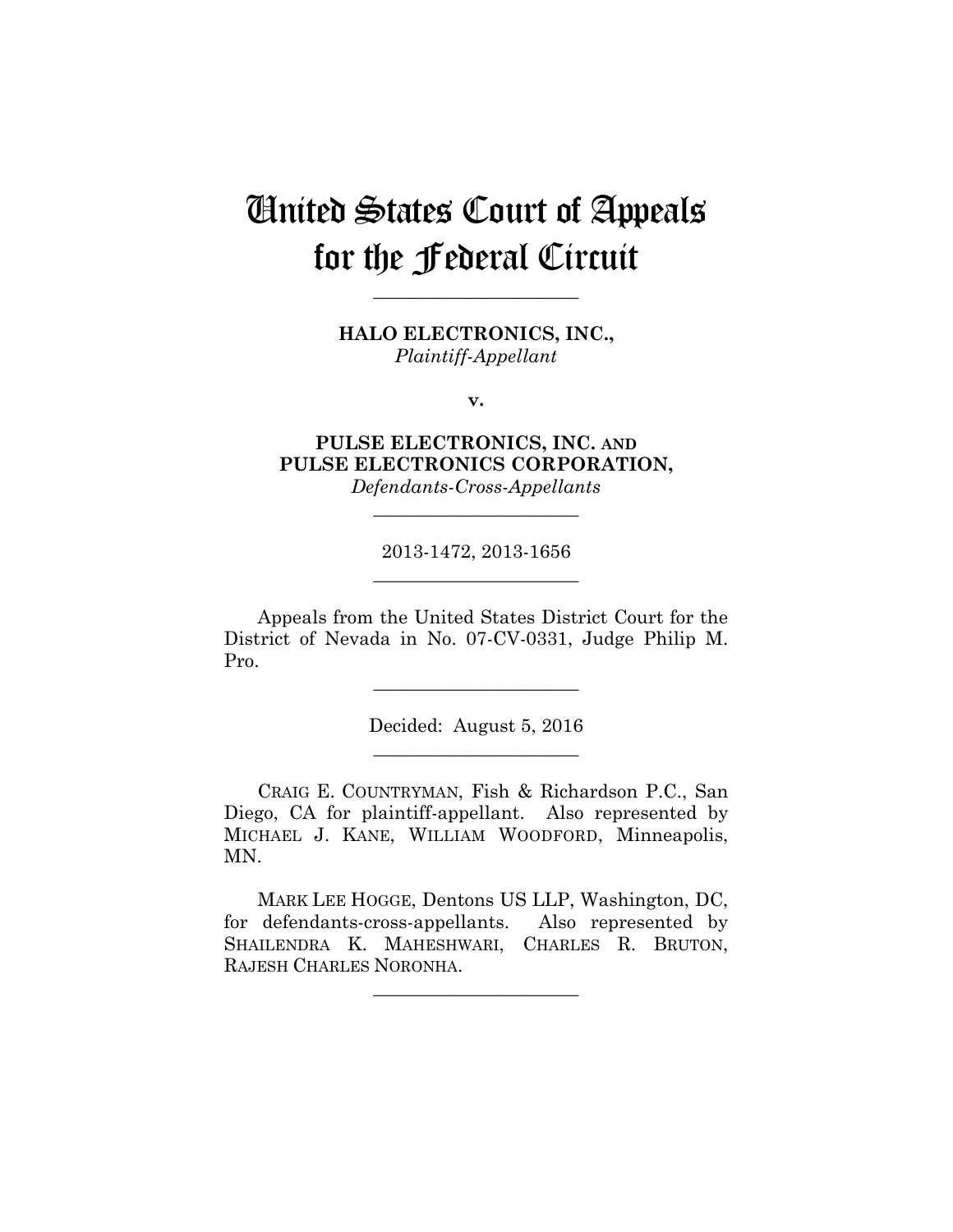## Before LOURIE, O'MALLEY, and HUGHES, *Circuit Judges*.

#### LOURIE, *Circuit Judge*.

This case has returned to us on remand from the Supreme Court of the United States. In its earlier appearance in this court, Halo Electronics, Inc. ("Halo") appealed from the decisions of the United States District Court for the District of Nevada (1) granting summary judgment that Pulse Electronics, Inc. and Pulse Electronics Corp. (collectively, "Pulse") did not sell or offer to sell within the United States the accused products that Pulse manufactured, shipped, and delivered to buyers outside the United States and thus that Pulse did not directly infringe Halo's U.S. Patents 5,656,985 ("the '985 patent"), 6,297,720 ("the '720 patent"), and 6,344,785 ("the '785 patent") (collectively, "the Halo patents") with respect to those products; and (2) holding that, with respect to the accused products that Pulse sold and delivered in the United States, Pulse's infringement of the Halo patents was not willful, and thus declining to enhance damages under 35 U.S.C. § 284. *See Halo Elecs., Inc. v. Pulse Eng'g, Inc.*, 810 F. Supp. 2d 1173, 1205–08 (D. Nev. 2011) (sale and offer for sale); *Halo Elecs., Inc. v. Pulse Elecs., Inc.*, No. 2:07-CV-00331, 2013 WL 2319145, at \*14–16 (D. Nev. May 28, 2013) (willfulness); *Halo Elecs., Inc. v. Pulse Elecs., Inc.*, No. 2:07-CV-00331, ECF No. 523 (D. Nev. May 28, 2013) (final judgment awarding damages without enhancement).

Pulse cross-appealed from the district court's decisions (1) construing the claim limitation "electronic surface mount package" in the Halo patents; (2) construing the claim limitation "contour element" in Pulse's U.S. Patent 6,116,963 ("the '963 patent") that Pulse asserted in its counterclaim; and (3) holding that the asserted claims of the Halo patents were not invalid for obviousness. *See Halo Elecs., Inc. v. Pulse Eng'g, Inc.*, 721 F. Supp. 2d 989, 998–1001 (D. Nev. 2010) (claim construction); *Halo*, 2013 WL 2319145, at \*1–7 (obviousness); *Halo Elecs., Inc. v.*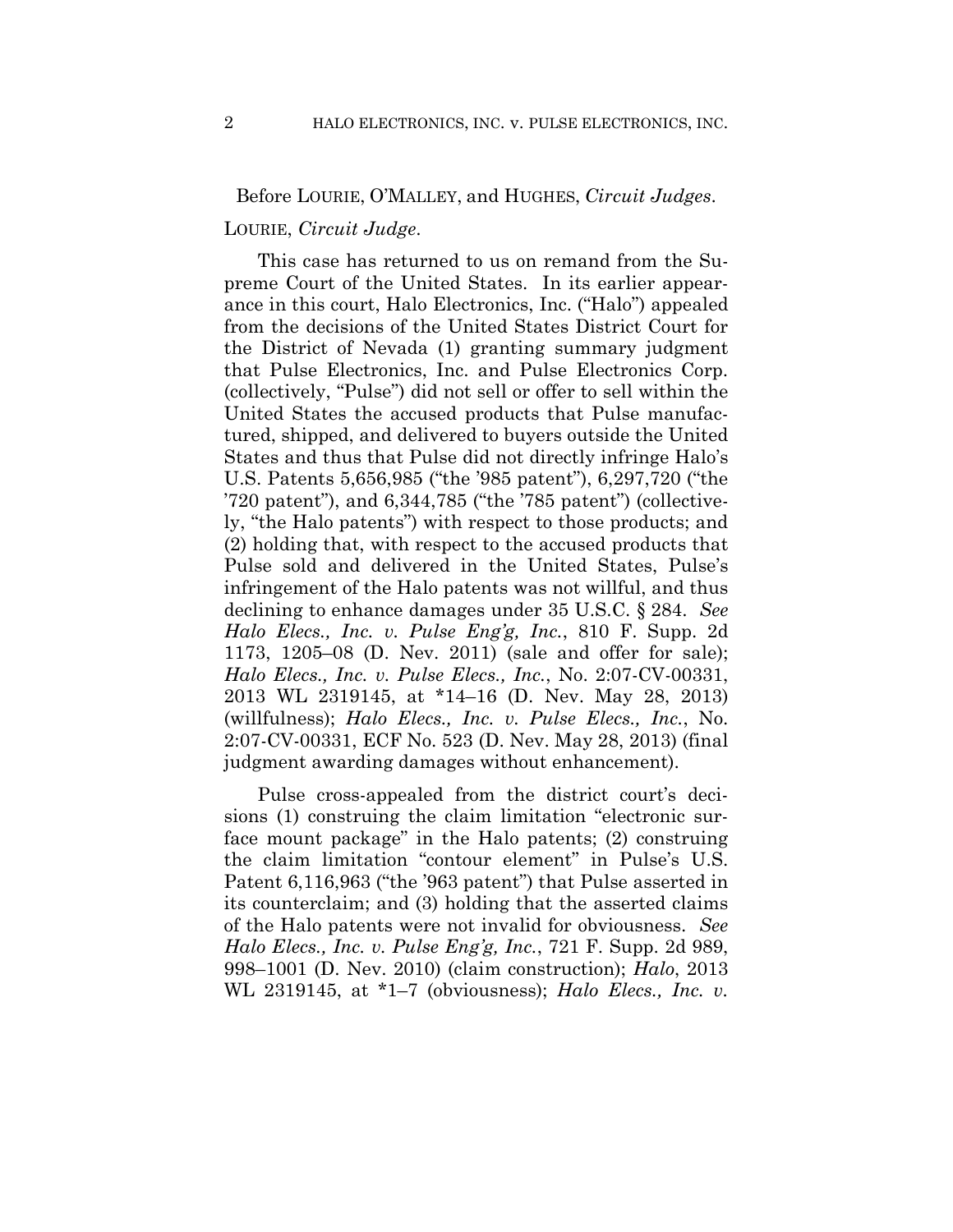*Pulse Elecs., Inc.*, No. 2:07-CV-00331, 2013 WL 4458754, at \*1–3 (D. Nev. Aug. 16, 2013) (obviousness).

We affirmed the summary judgment of no direct infringement of the Halo patents by the accused products that Pulse manufactured, shipped, and delivered outside the United States because Pulse did not sell or offer to sell those products within the United States. *Halo Elecs., Inc. v. Pulse Elecs., Inc.*, 769 F.3d 1371, 1377–81 (Fed. Cir. 2014). In addition, applying the then-controlling standard for an award of enhanced damages and the related two-part test for willful infringement as stated in *In re Seagate Technology, LLC*, 497 F.3d 1360 (Fed. Cir. 2007) (en banc), and its progeny, we affirmed the judgment of no willful infringement of the Halo patents with respect to products that were delivered in the United States and, consequently, the district court's decision not to enhance damages. *Halo*, 769 F.3d at 1381–83. On the crossappeal, because we found no reversible error in the contested claim constructions, we affirmed the judgment of direct infringement of the Halo patents with respect to products that Pulse delivered in the United States and the judgment of inducement with respect to products that Pulse delivered outside the United States, but that were ultimately imported into the United States by others, as well as the judgment of noninfringement of Pulse's '963 patent. *Id.* at 1383. We also affirmed the judgment that the asserted claims of the Halo patents were not invalid for obviousness. *Id.*

Both parties petitioned for rehearing en banc, which this court denied. *Halo Elecs., Inc. v. Pulse Elecs., Inc.*, 780 F.3d 1357 (Fed. Cir. 2015). Halo then filed a petition for a writ of certiorari in the Supreme Court. Halo's petition presented two questions:

1. Whether the Federal Circuit erred by applying a rigid, two-part test for enhancing patent infringement damages under 35 U.S.C. § 284, that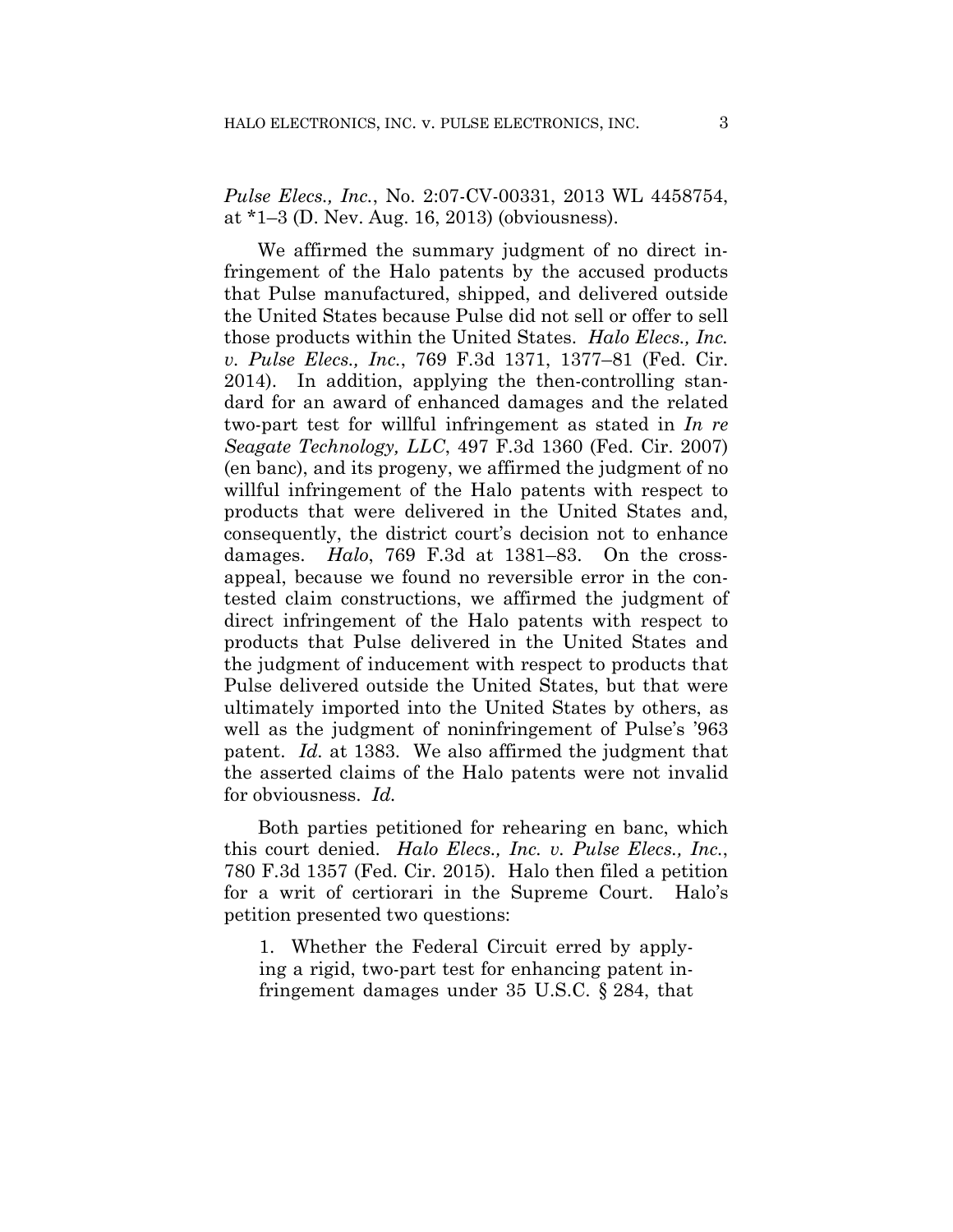is the same as the rigid, two-part test this Court rejected last term in *Octane Fitness, LLC v. ICON Health & Fitness, Inc.*, 134 S. Ct. 1749 (2014) for imposing attorney fees under the similarlyworded 35 U.S.C. § 285.

2. Whether the Federal Circuit erred by holding that a U.S. defendant does not "sell" or "offer to sell" the patented invention "within the United States" under 35 U.S.C. § 271(a), even though it enters [into] a requirements contract with a U.S. customer that they negotiate and execute in the U.S., that is governed by California law, that specifies the material terms, and that creates legally binding obligations.

Petition for a Writ of Certiorari, at i, *Halo Elecs., Inc. v. Pulse Elecs., Inc.*, 579 U.S. \_\_, 136 S. Ct. 1923 (2016) (No. 14-1513), 2015 WL 3878398, at \*i. In addition, Pulse filed a conditional cross-petition for a writ of certiorari on the obviousness issue. Conditional Cross-Petition for a Writ of Certiorari, at i, *Pulse Elecs., Inc. v. Halo Elecs., Inc.*, No. 15-121, 2015 WL 4550375, at \*i (U.S. July 24, 2015).

The Supreme Court granted Halo's petition in part, limiting its review to Question 1 relating to enhanced damages, and declining to review Question 2 relating to sale and offer-for-sale. *Halo Elecs., Inc. v. Pulse Elecs., Inc.*, 577 U.S. \_\_, 136 S. Ct. 356 (2015). The Court also denied Pulse's conditional cross-petition relating to obviousness. *Pulse Elecs., Inc. v. Halo Elecs., Inc.*, 577 U.S. \_\_, 136 S. Ct. 236 (2015).

On June 13, 2016, the Court announced its decision. *Halo Elecs., Inc. v. Pulse Elecs., Inc.*, 579 U.S. \_\_, 136 S. Ct. 1923 (2016). The Court held that Section 284 of the Patent Act "gives district courts the discretion to award enhanced damages . . . in egregious cases of misconduct beyond typical infringement." *Id.* at 1935. The Court rejected the *Seagate* test as "unduly rigid" and "impermis-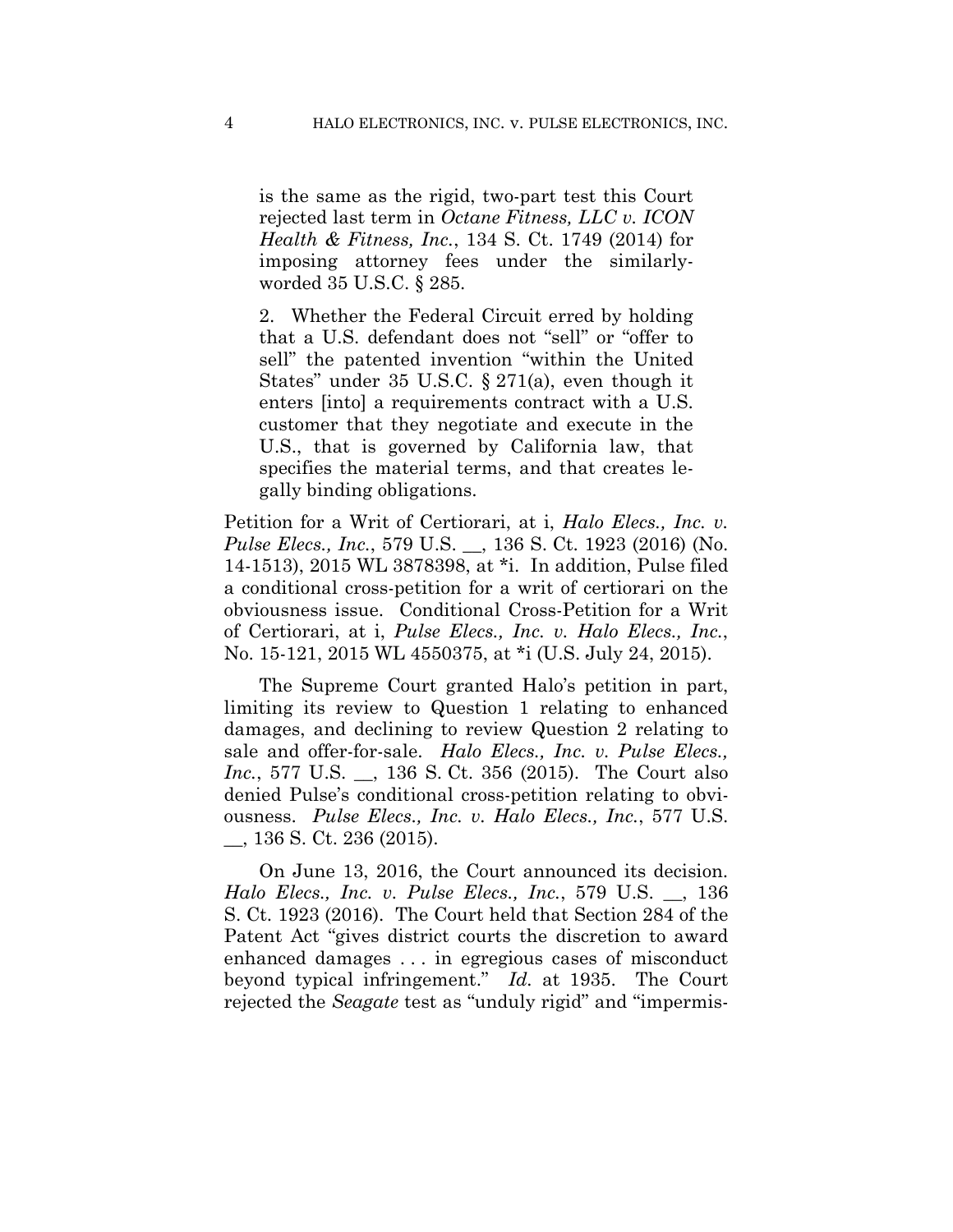sibly encumber[ing] the statutory grant of discretion to district courts." *Id.* at 1932 (internal quotation marks omitted). Because we decided the enhanced damages issue under the *Seagate* framework, the Court vacated our decision and remanded the case for further proceedings.

On remand, we recalled our mandate and reopened the case on July 14, 2016. Because the Supreme Court's review was limited to the issue of enhanced damages and left undisturbed the judgments on other issues, we reaffirm the summary judgment of no direct infringement of the Halo patents by the accused products that Pulse manufactured, shipped, and delivered outside the United States, and we also reaffirm all aspects of the crossappeal. On those issues, we restate herein the reasoning stated in our earlier opinion. Because the district court applied the *Seagate* test in declining to enhance damages, however, we vacate its unenhanced damages award with respect to products that were delivered in the United States, and remand for further proceedings consistent with the Supreme Court's opinion on enhanced damages.

#### **BACKGROUND**

Halo is a supplier of electronic components and owns the '985, '720, and '785 patents directed to surface mount electronic packages containing transformers for mounting on a printed circuit board inside electronic devices such as computers and internet routers. The Halo patents are all derived from an application filed on August 10, 1995. At issue here are claims 6–8 and 16 of the '985 patent, claims 1 and 6 of the '720 patent, and claims 40 and 48 of the '785 patent (collectively "the asserted claims"). Claim 6 of the '985 patent is representative and reads as follows:

6. An electronic surface mount package for mounting on a printed circuit board in an electronic device, said electronic surface mount package comprising: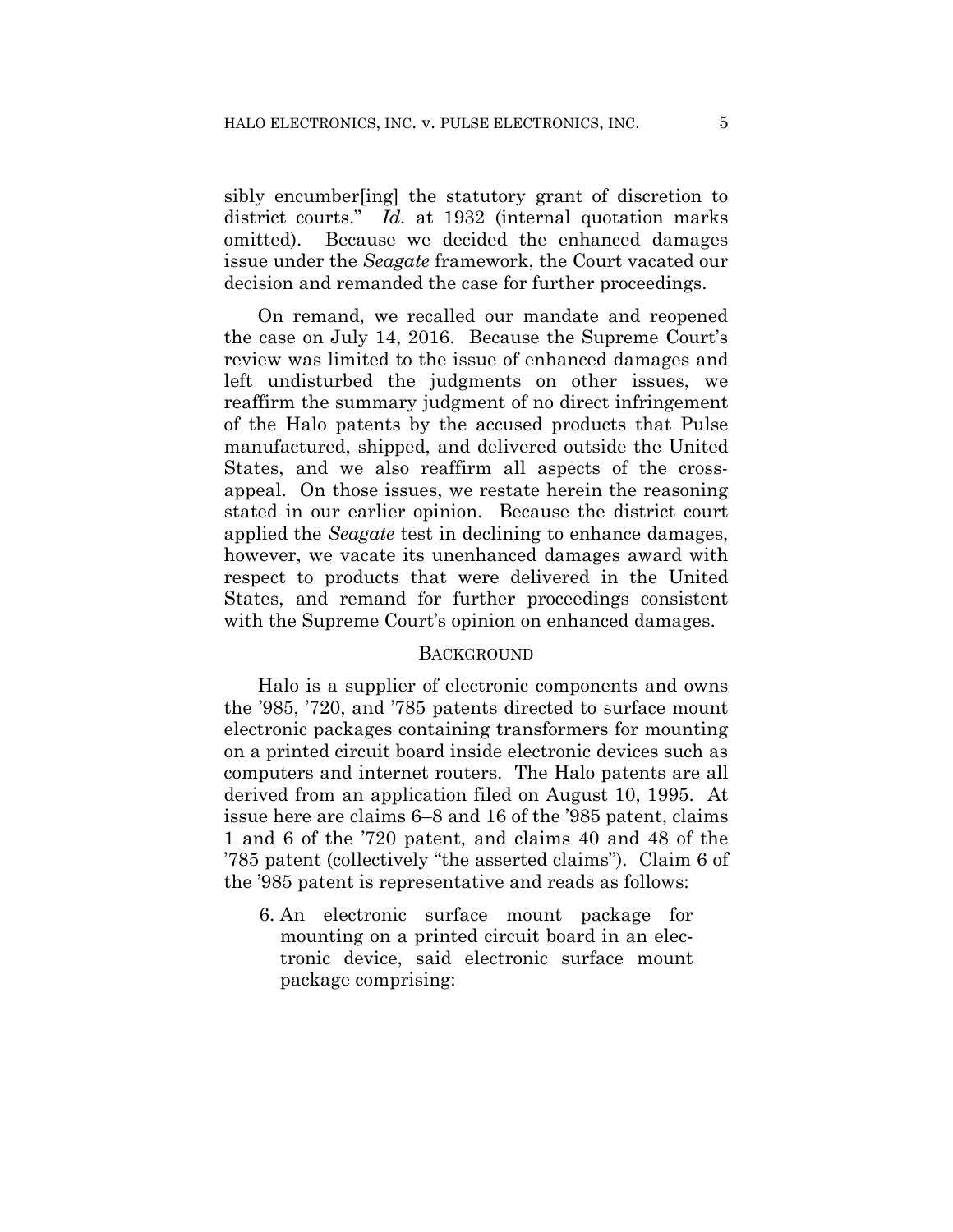a one piece construction package having a side wall and an open bottom,

a plurality of toroid transformers carried within said package by a soft silicone material, said toroid transformers each having wires wrapped thereon,

a plurality of terminal pins molded within and extending from the bottom of said package, each of said pins extending through a bottom of said side wall and having a notched post upon which said wires from said transformers are wrapped and soldered thereon, respectively.

'985 patent col. 4 ll. 19–33.

Pulse, another supplier of electronic components, designs and sells surface mount electronic packages and manufactures those products in Asia. Some of Pulse's products were delivered by Pulse to customers in the United States, but the majority of them were delivered outside the United States, for example, to contract manufacturers for companies such as Cisco. Those contract manufacturers incorporated the electronic packages supplied by Pulse into end products overseas, including internet routers manufactured for Cisco, which were then sold and shipped to consumers around the world.

For those products that Pulse delivered abroad, all purchase orders were received at Pulse's sales offices abroad. *Halo*, 810 F. Supp. 2d at 1207. However, Pulse engaged in pricing negotiations in the United States with companies such as Cisco, and Pulse's employees in the United States approved prices that its agents quoted to foreign customers when the quoted prices fell below certain thresholds. Pulse also engaged in other activities in the United States, including meeting regularly with Cisco design engineers, sending product samples to Cisco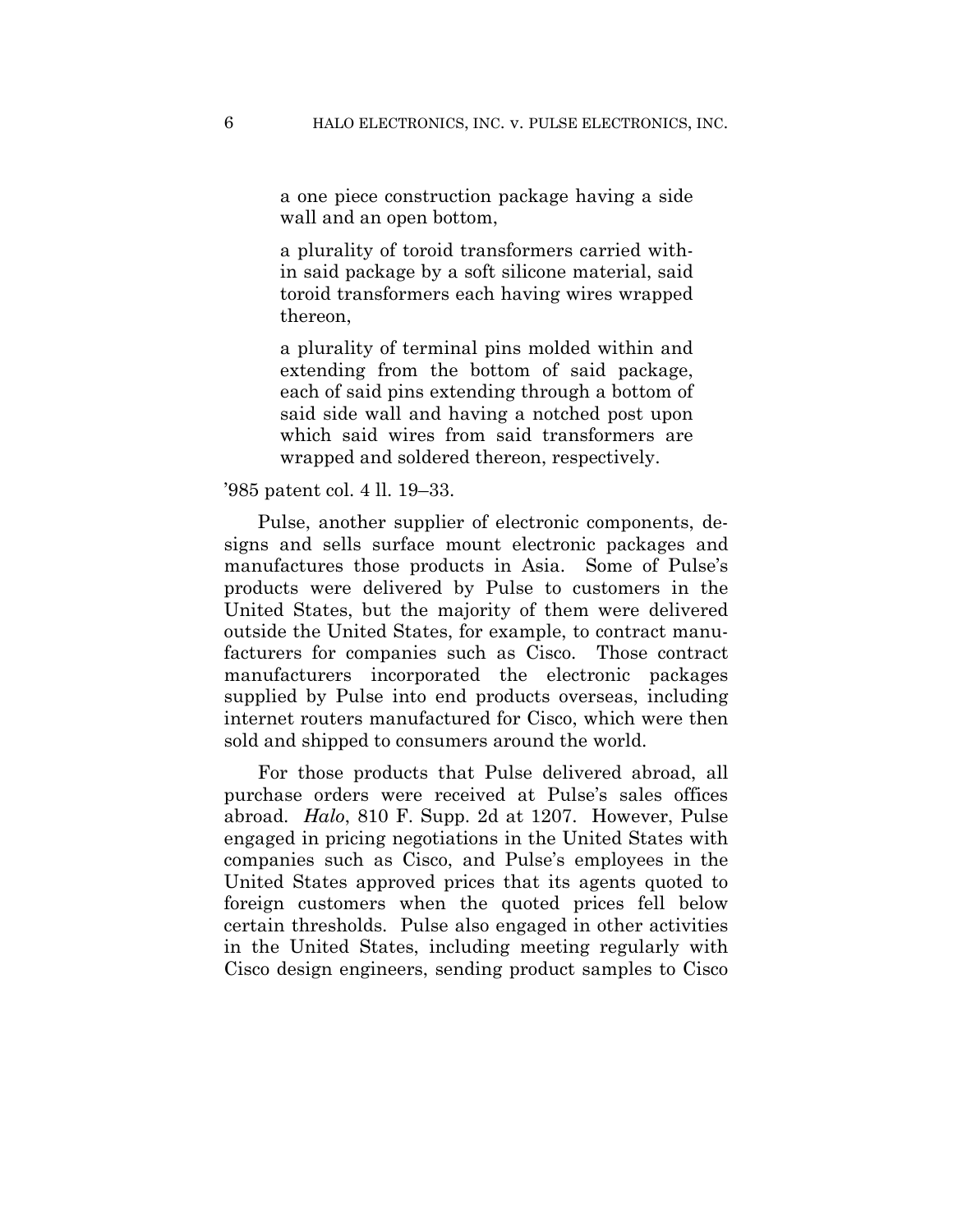for pre-approval, attending sales meetings with its customers, and providing post-sale support for its products.

Although Cisco outsourced its manufacturing activities to foreign contract manufacturers, Cisco negotiated with its component suppliers the prices that its contract manufacturers would pay when purchasing component parts. As one of Cisco's component suppliers, Pulse executed a general agreement with Cisco that set forth manufacturing capacity, low price warranty, and lead time terms. J.A. 15135–37. However, that general agreement did not refer to any specific Pulse product or price. Cisco typically sent a request for quote to its component suppliers and Pulse responded with the proposed price and minimum quantity for each product as identified by its part number. After further negotiation, Cisco issued the agreed-upon price, projected demand, and percentage allocation to Pulse for each product for the upcoming quarter. The percentage allocation divided Cisco's projected quarterly demand among its suppliers. Cisco then communicated the price and allocation to its contract manufacturers in Asia, and the contract manufacturers were expected to apply the Cisco price and allocation when ordering components from Pulse and other suppliers.

Upon receipt of purchase orders abroad, Pulse delivered the electronic package products from its manufacturing facility in Asia to Cisco contract manufacturers, also located in Asia, which then paid Pulse. After assembling the end products, the contract manufacturers submitted invoices to Cisco that itemized the cost of Pulse products and other components that were incorporated into the Cisco end products. Cisco then paid the contract manufacturers for the end products.

Pulse allegedly knew of the Halo patents as early as 1998. In 2002, Halo sent Pulse two letters offering licenses to its patents, but did not accuse Pulse of infringement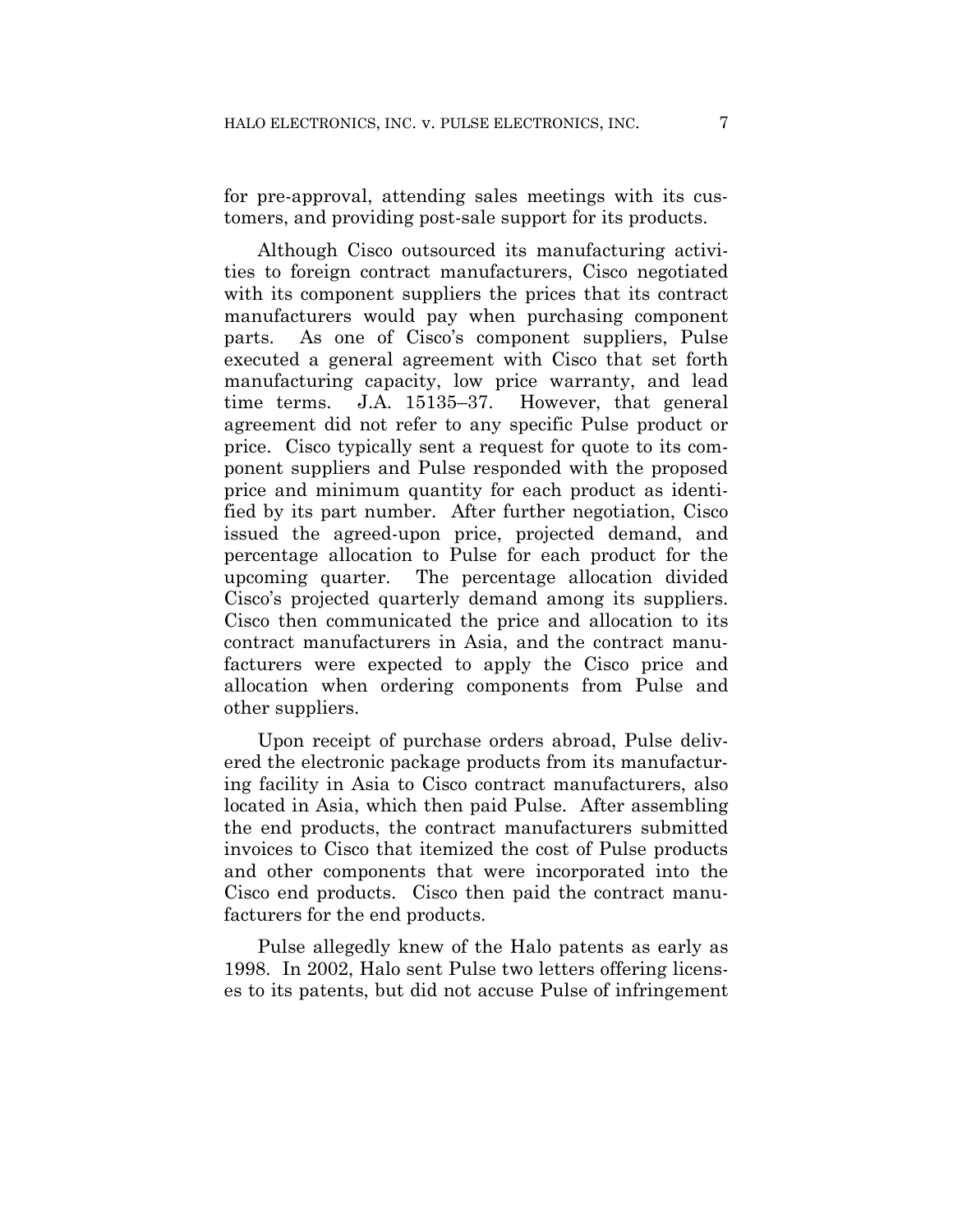in those letters. J.A. 5953–54. The president of Pulse contacted a Pulse engineer, who spent about two hours reviewing the Halo patents and concluded that they were invalid in view of prior Pulse products. Pulse did not seek an opinion of counsel on the validity of the Halo patents at that time and continued to sell its surface mount electronic package products. A Pulse witness later testified that she was "not aware of anyone in the company . . . that made a conscious decision" that "it was permissible to continue selling" those products. J.A. 2245.

In 2007, Halo sued Pulse for patent infringement. Pulse denied infringement and challenged the validity of the Halo patents based on obviousness and other grounds. Pulse also counterclaimed that Halo infringed Pulse's '963 patent directed to microelectronic connectors.

The district court first construed the disputed claim limitations in the Halo patents and Pulse's '963 patent. Relevant to this appeal, the court construed "electronic surface mount package" in the preamble of the Halo patent claims as non-limiting. *Halo*, 721 F. Supp. 2d at 999–1001. The court then further construed the term to mean "an electronic device configured to attach to the surface of a DC voltage only printed circuit board." *Id.* In addition, the court construed "contour element" in the '963 patent claims to mean "a raised or recessed feature that physically contacts the bend of an electrical lead both before and after the modular plug is inserted into the cavity." *Id.* at 998–99. In view of that latter construction, the parties stipulated to a judgment of noninfringement of the Pulse '963 patent. *Halo Elecs., Inc. v. Pulse Elecs., Inc.*, No. 2:07-CV-00331, ECF No. 215 (D. Nev. Sept. 2, 2010).

Pulse moved for summary judgment that it did not directly infringe the Halo patents by selling or offering to sell products that Pulse manufactured, shipped, and delivered outside the United States. The district court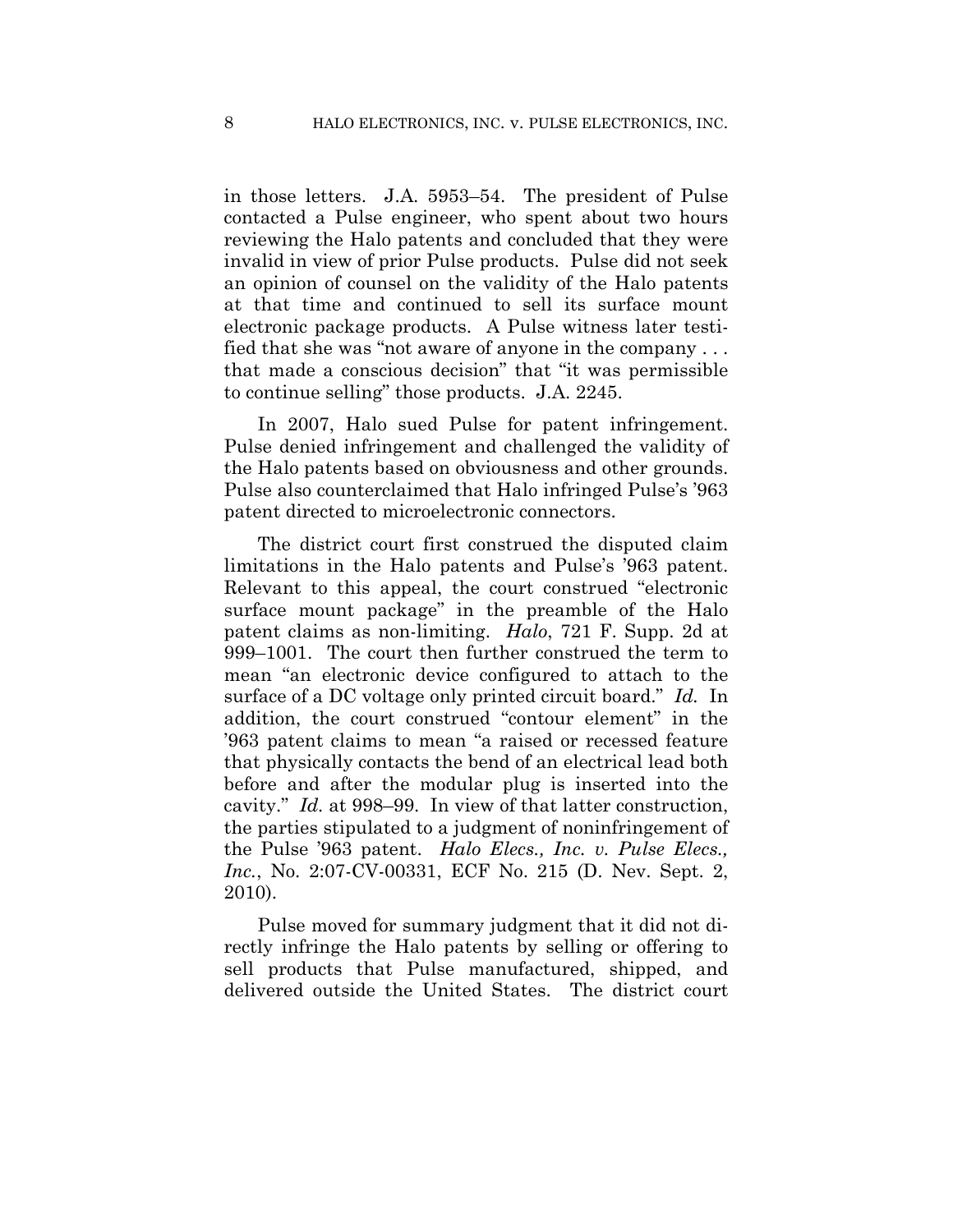granted the motion, holding that those products were sold and offered for sale outside the United States and beyond the scope of § 271(a). *Halo*, 810 F. Supp. 2d at 1206–08.

The parties next proceeded to trial on Halo's claims of (1) direct infringement by products that Pulse shipped into the United States and (2) inducement of infringement by products that Pulse shipped outside the United States but were incorporated into end products that were ultimately imported into the United States. The jury found that: (1) Pulse directly infringed the Halo patents with products that it shipped into the United States; (2) it induced others to infringe the Halo patents with products that it delivered outside the United States but ultimately were imported into the United States in finished end products; (3) it was highly probable that Pulse's infringement was willful; and (4) the asserted claims of the Halo patents were not invalid for obviousness. *Halo*, 2013 WL 2319145, at \*1; *Halo Elecs., Inc. v. Pulse Elecs., Inc.*, No. 2:07-CV-00331, ECF No. 482 (D. Nev. Nov. 26, 2012). The jury awarded Halo \$1.5 million in reasonable royalty damages. *Id.*

In response to Pulse's post-trial motion, the district court applied the *Seagate* test and concluded that the objective component of the willfulness inquiry was not satisfied because Pulse "reasonably relied on at least its obviousness defense" and Pulse's unsuccessful obviousness defense was not "objectively baseless." *Halo*, 2013 WL 2319145, at \*15. The court therefore held that Pulse's infringement was not willful, *id.* at \*16, and thus did not enhance damages under § 284, *Halo*, No. 2:07-CV-00331, ECF No. 523 (D. Nev. May 28, 2013) (final judgment awarding damages without enhancement).

Pulse also moved for JMOL of invalidity for alleged obviousness of the Halo patent claims, which the district court denied. *Halo*, 2013 WL 2319145, at \*1–7; *Halo*, 2013 WL 4458754, at \*1–3. The court reasoned that,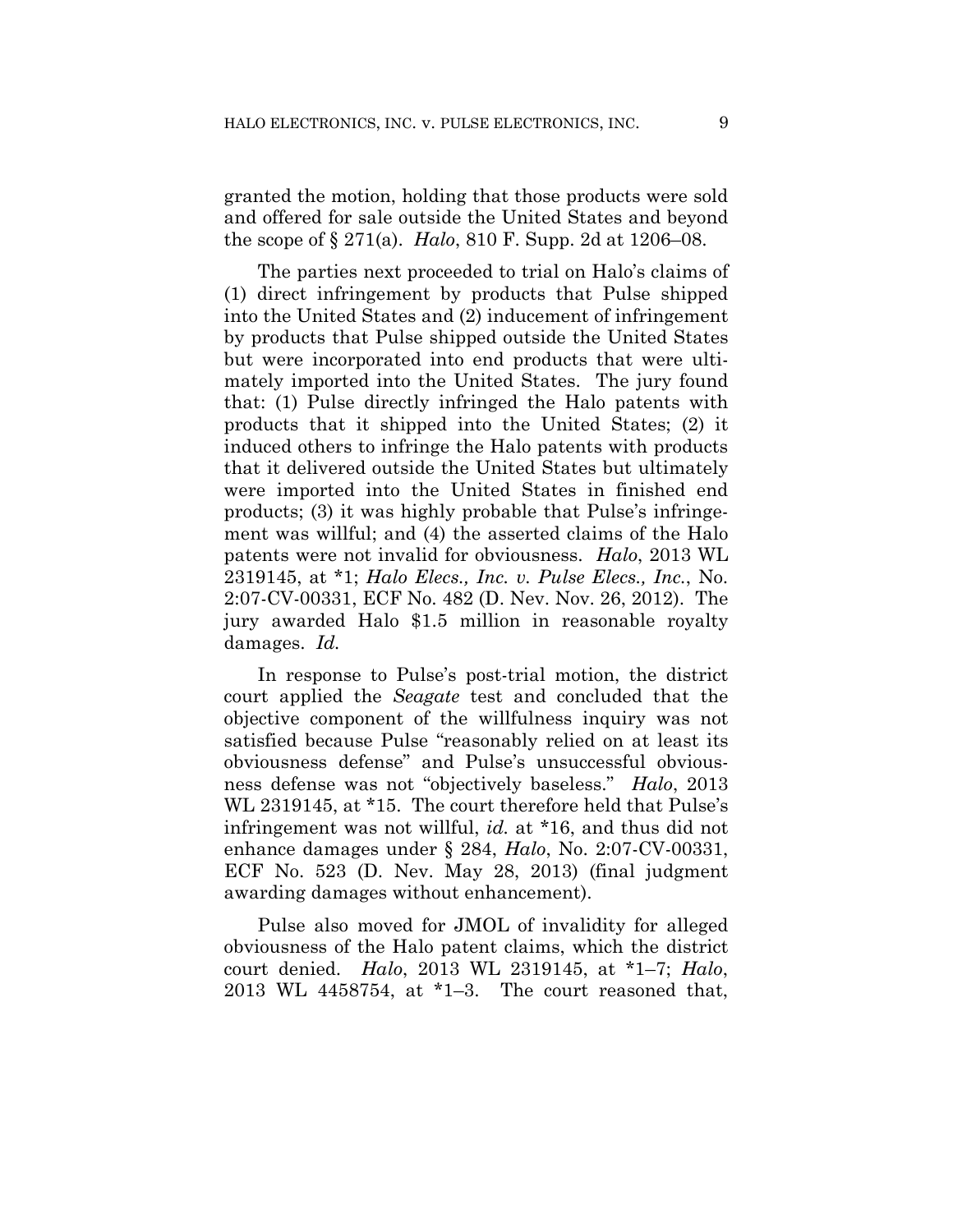because Pulse did not file a pre-verdict motion under Fed. R. Civ. P. 50(a) on the issue of obviousness, Pulse had waived its right to challenge the jury's implicit factual findings underlying the nonobviousness general verdict. *Id.* While noting that "each of the elements present in the asserted patent claims also were present in the prior art, except the standoff element" in two of the asserted claims, *Halo*, 2013 WL 2319145, at \*3, the court presumed that the jury resolved all factual disputes relating to the scope and content of the prior art and secondary considerations in Halo's favor and concluded that the asserted claims were not invalid for obviousness based upon those presumed factual findings, *id.* at \*3–7.

Halo appealed and Pulse cross-appealed. We have jurisdiction pursuant to 28 U.S.C.  $\S 1295(a)(1)$ .

#### **DISCUSSION**

#### I. Sale and Offer for Sale

We review the district court's grant or denial of summary judgment under the law of the regional circuit, here the Ninth Circuit. *Lexion Med., LLC v. Northgate Techs., Inc.*, 641 F.3d 1352, 1358 (Fed. Cir. 2011). Applying the law of the Ninth Circuit, we review the grant or denial of summary judgment *de novo*. *Humane Soc'y of the U.S. v. Locke*, 626 F.3d 1040, 1047 (9th Cir. 2010). Summary judgment is appropriate when, drawing all justifiable inferences in the nonmovant's favor, "there is no genuine dispute as to any material fact and the movant is entitled to judgment as a matter of law." Fed. R. Civ. P. 56(a); *Anderson v. Liberty Lobby, Inc.*, 477 U.S. 242, 255 (1986).

Halo argues that the district court erred in granting summary judgment of no direct infringement with respect to products that Pulse delivered abroad. Halo contends that those products were sold and offered for sale within the United States because negotiations and contracting activities occurred within the United States, which re-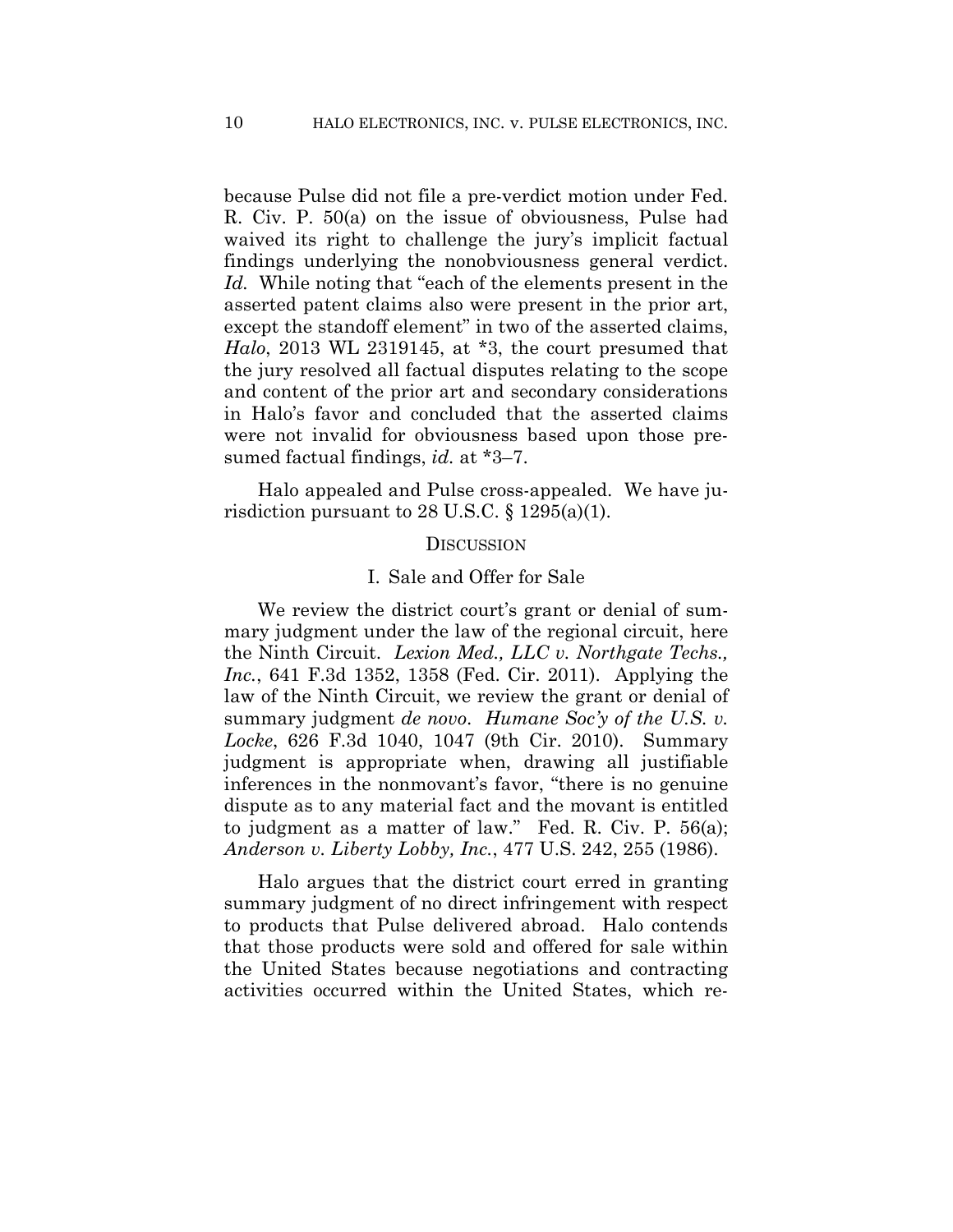sulted in binding contracts that set specific terms for price and quantity. Halo argues that the location of the sale or offer for sale should not be limited to the location of delivery. Halo also argues that it suffered economic harm in the United States as a result of Pulse's sales.

Pulse responds that the products at issue were sold or offered for sale outside the United States because those products were manufactured, ordered, invoiced, shipped, and delivered abroad. Pulse maintains that its pricing discussions with Cisco in the United States were merely forecasts and were not a guarantee that Pulse would receive any actual order from any of Cisco's contract manufacturers. Pulse also responds that the district court's holding is consistent with our case law and the presumption against extraterritorial application of United States laws. Pulse contends that Halo improperly sought to expand the geographical scope of  $\S$  271(a) to reach activities outside the United States.

We agree with Pulse that the district court did not err in granting summary judgment of no direct infringement with respect to those products that Pulse manufactured, shipped, and delivered outside the United States because those products were neither sold nor offered for sale by Pulse within the United States.

#### A. Sale

Section 271(a) of the patent statute provides in relevant part that "whoever without authority makes, uses, *offers to sell*, or *sells* any patented invention, *within* the United States . . . infringes the patent." 35 U.S.C. § 271(a) (emphases added); *Microsoft Corp. v. AT&T Corp.*, 550 U.S. 437, 441 (2007) ("It is the general rule under United States patent law that no infringement occurs when a patented product is made and sold in another country."). We first consider whether the products that Pulse manufactured, shipped, and delivered to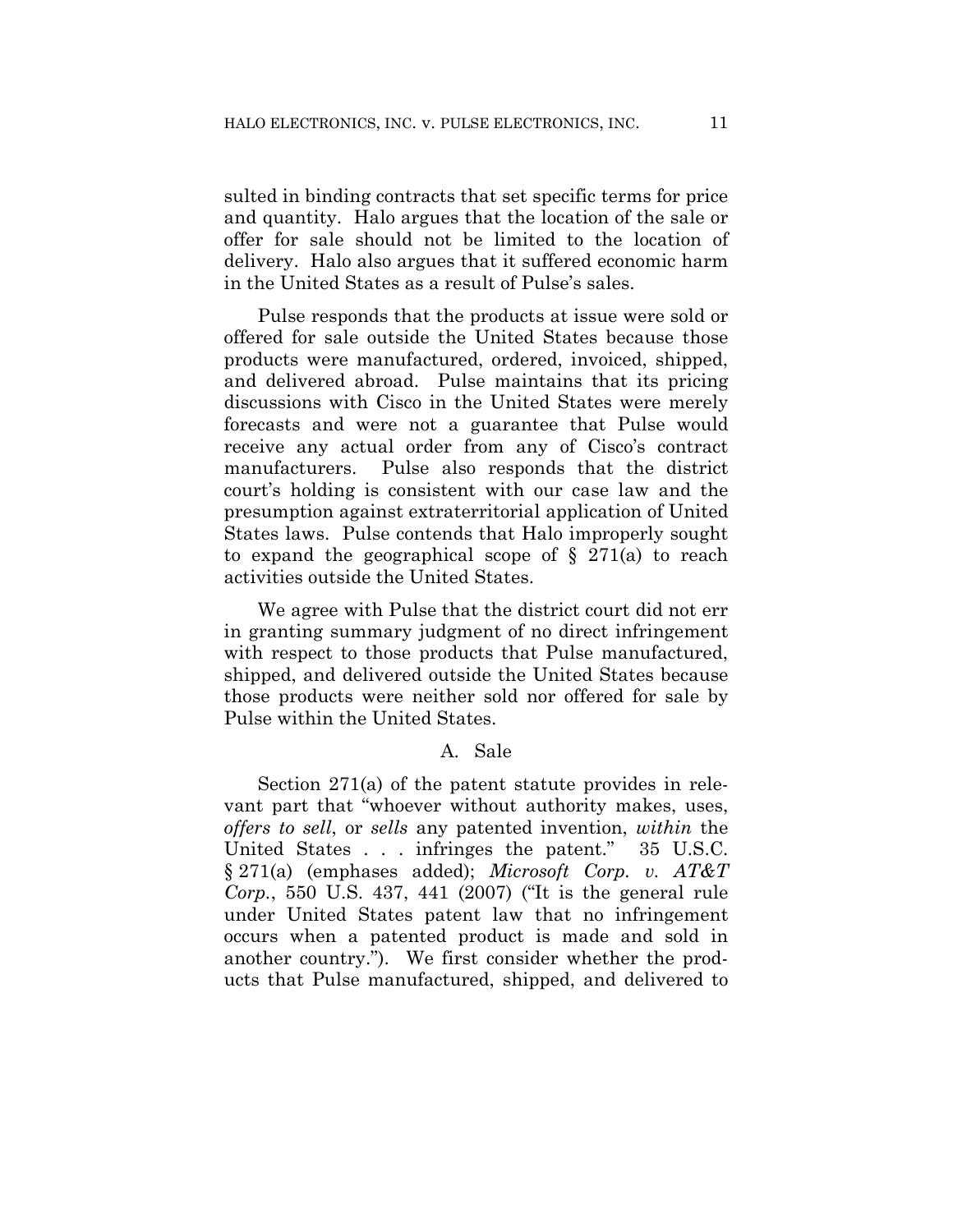buyers abroad were *sold within* the United States for purposes of  $\S 271(a)$ .

Our earlier cases addressing the issue of the location of a sale arose in the context of personal jurisdiction. In *North American Philips Corp. v. American Vending Sales, Inc.*, 35 F.3d 1576 (Fed. Cir. 1994), a case involving domestic sales by defendants who shipped products from Texas and California free on board (f.o.b.) to buyers in Illinois, and concerning whether a trial court in Illinois had personal jurisdiction over the defendants, we held that patent infringement occurs where the infringing sales are made. *Id.* at 1577–79 (citing *Beverly Hills Fan Co. v. Royal Sovereign Corp.*, 21 F.3d 1558, 1570–71 (Fed. Cir. 1994)). We stated that:

[T]he "selling" of an infringing article has both a physical and a conceptual dimension to it. That is to say, it is possible to define the situs of the tort of infringement-by-sale either in real terms as including the location of the seller and the buyer and perhaps the points along the shipment route in between, or in formal terms as the single point at which some legally operative act took place, such as the place where the sales transaction would be deemed to have occurred as a matter of commercial law.

*Id.* at 1579. We rejected the defendants' argument that the location of the sale was limited to "the place where legal title passe[d] rather than the more familiar places of contracting and performance." *Id.* (citing *Burger King Corp. v. Rudzewicz*, 471 U.S. 462, 478–79 (1985)). And we held that the sale in that case occurred in Illinois where the buyer was located, but "not necessarily only there." *Id.* Thus, under *North American Philips*, a sale may occur at multiple locations, including the location of the buyer, for purposes of personal jurisdiction.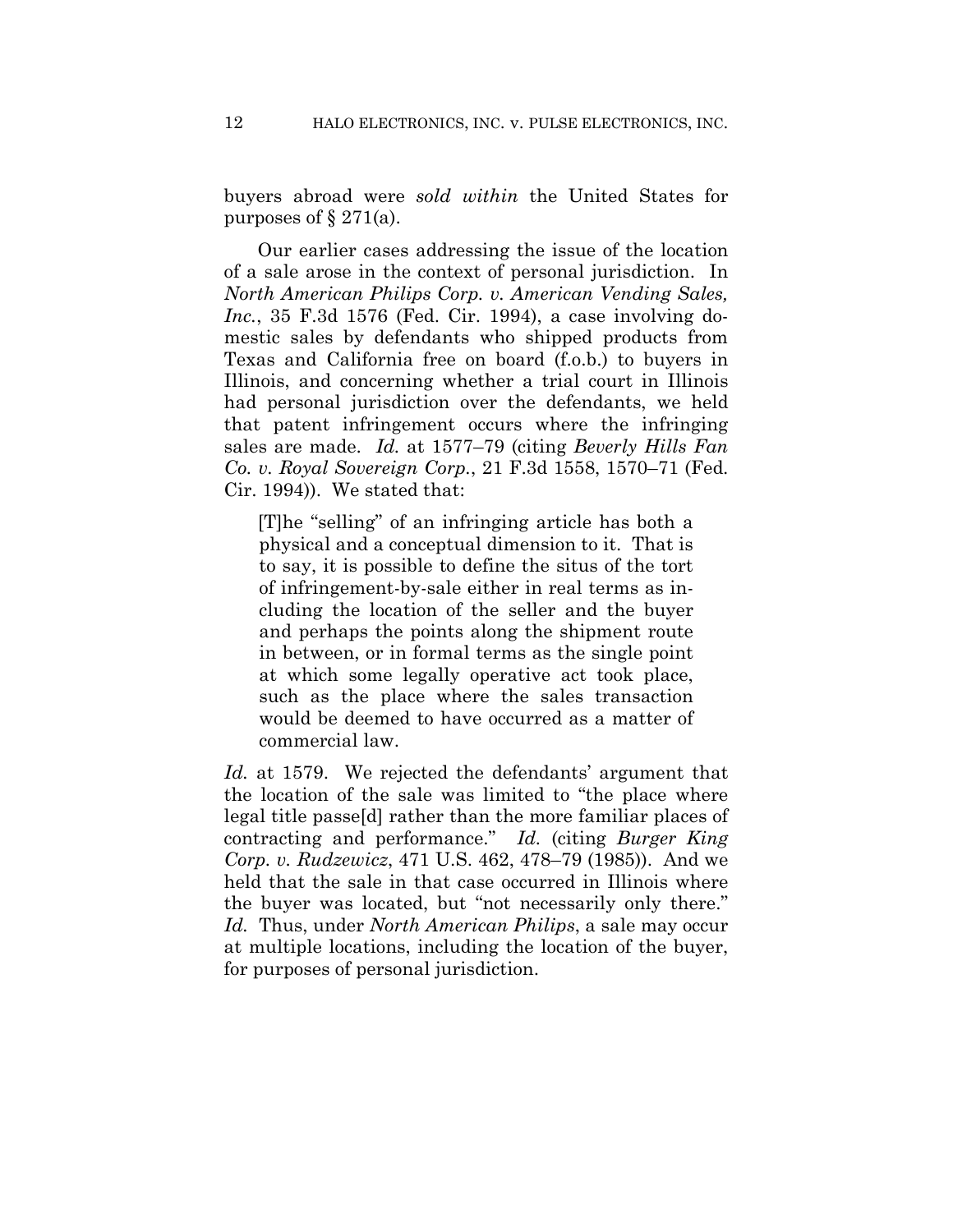In subsequent cases in which we addressed the issue of liability under  $\S 271(a)$  rather than personal jurisdiction, we applied similar analyses to determine where a sale occurred based on factors that included places of contracting and performance. *Litecubes, LLC v. N. Light Prods., Inc.*, 523 F.3d 1353, 1370 (Fed. Cir. 2008); *MEMC Elec. Materials, Inc. v. Mitsubishi Materials Silicon Corp.*, 420 F.3d 1369, 1377 (Fed. Cir. 2005). Although the place of contracting may be one of several possible locations of a sale to confer personal jurisdiction, we have not deemed a sale to have occurred within the United States for purposes of liability under § 271(a) based solely on negotiation and contracting activities in the United States when the vast majority of activities underlying the sales transaction occurred wholly outside the United States. For such a sale, one must examine whether the activities in the United States are sufficient to constitute a "sale" under § 271(a), recognizing that a strong policy against extraterritorial liability exists in the patent law. *See Microsoft*, 550 U.S. at 455 ("The traditional understanding that our patent law operate[s] only domestically and do[es] not extend to foreign activities is embedded in the Patent Act itself." (alterations in original) (citation and quotation marks omitted)); *MEMC*, 420 F.3d at 1375–76 ("[T]he reach of section 271(a) is limited to infringing activities that occur within the United States.").

The patent statute does not define the meaning of a "sale" within the United States for purposes of § 271(a). We have stated that "the ordinary meaning of a sale includes the concept of a transfer of title or property." *NTP, Inc. v. Research in Motion, Ltd.*, 418 F.3d 1282, 1319 (Fed. Cir. 2005). Indeed, Article 2 of the Uniform Commercial Code, which is recognized as a persuasive authority on the sale of goods, provides that "[a] 'sale' consists in the passing of title from the seller to the buyer for a price." U.C.C. § 2-106; *see also Black's Law Dictionary* 1364 (8th ed. 2004) (defining "sales" as "[t]he transfer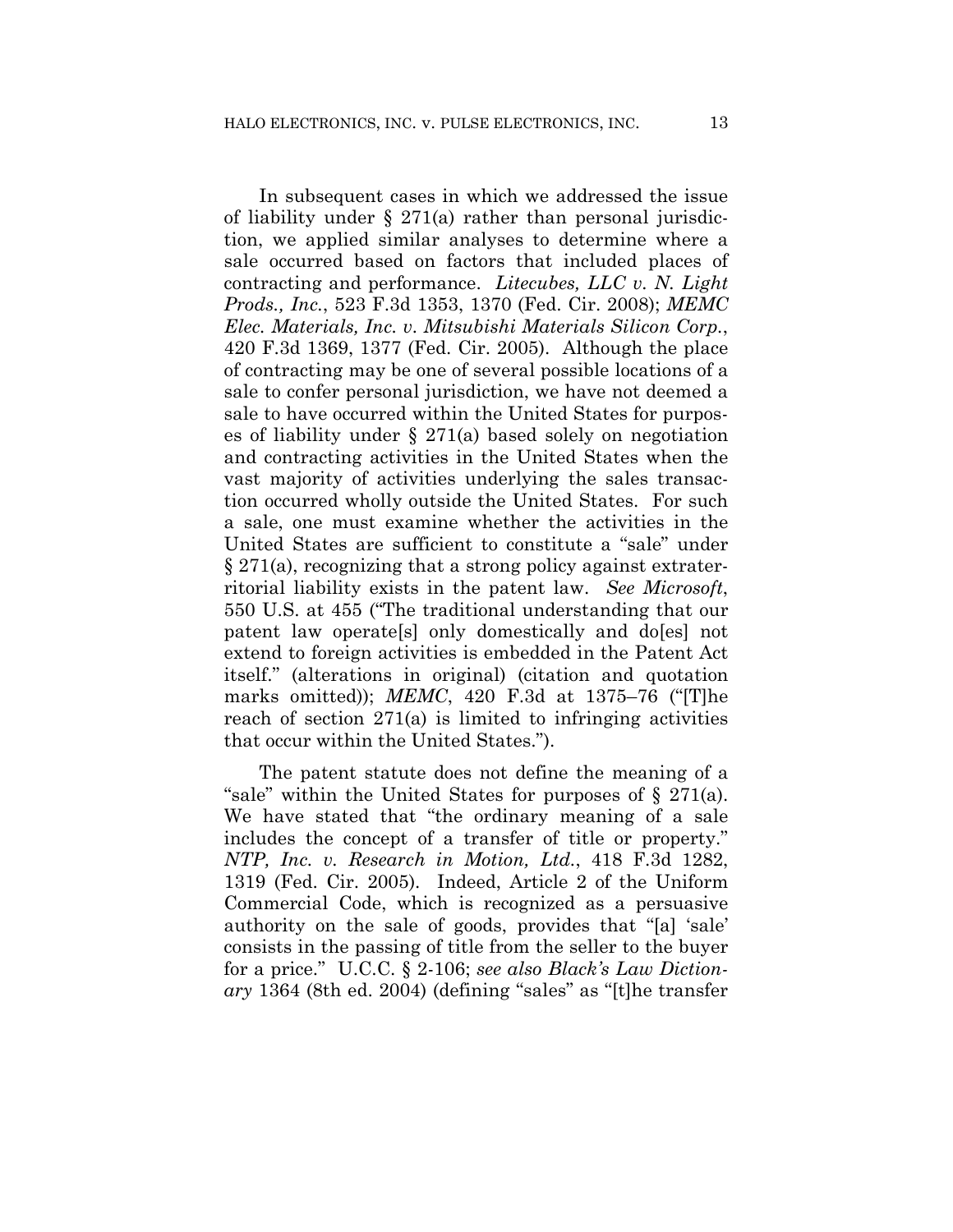of property or title for a price"). Section 2-106 separately defines a "contract for sale" as including "both a present sale of goods and a contract to sell goods at a future time." While we have held that a sale is "not limited to the transfer of tangible property" but may also be determined by "the agreement by which such a transfer takes place," *Transocean Offshore Deepwater Drilling, Inc. v. Maersk Contractors USA, Inc.*, 617 F.3d 1296, 1311 (Fed. Cir. 2010) (citing *NTP*, 418 F.3d at 1319), the location of actual or anticipated performance under a "contract for sale" remains pertinent to the transfer of title or property from a seller to a buyer, *see id.* at 1310 (considering the location of delivery and performance under a contract). Consistent with all of our precedent, we conclude that, when substantial activities of a sales transaction, including the final formation of a contract for sale encompassing all essential terms as well as the delivery and performance under that sales contract, occur entirely outside the United States, pricing and contracting negotiations in the United States alone do not constitute or transform those extraterritorial activities into a sale within the United States for purposes of § 271(a).

On undisputed facts, the products under discussion here were manufactured, shipped, and delivered to buyers abroad. *Halo*, 810 F. Supp. 2d at 1207 ("All accused products [at issue] were at no point, in transit or otherwise, in the United States."). In addition, Pulse received the actual purchase orders for those products abroad. Although Pulse and Cisco had a general business agreement, that agreement did not refer to, and was not a contract to sell, any specific product. J.A. 15135–37. While Pulse and Cisco engaged in quarterly pricing negotiations for specific products, the negotiated price and projected demand did not constitute a firm agreement to buy and sell, binding on both Cisco and Pulse. Instead, Pulse received purchase orders from Cisco's foreign contract manufacturers, which then firmly established the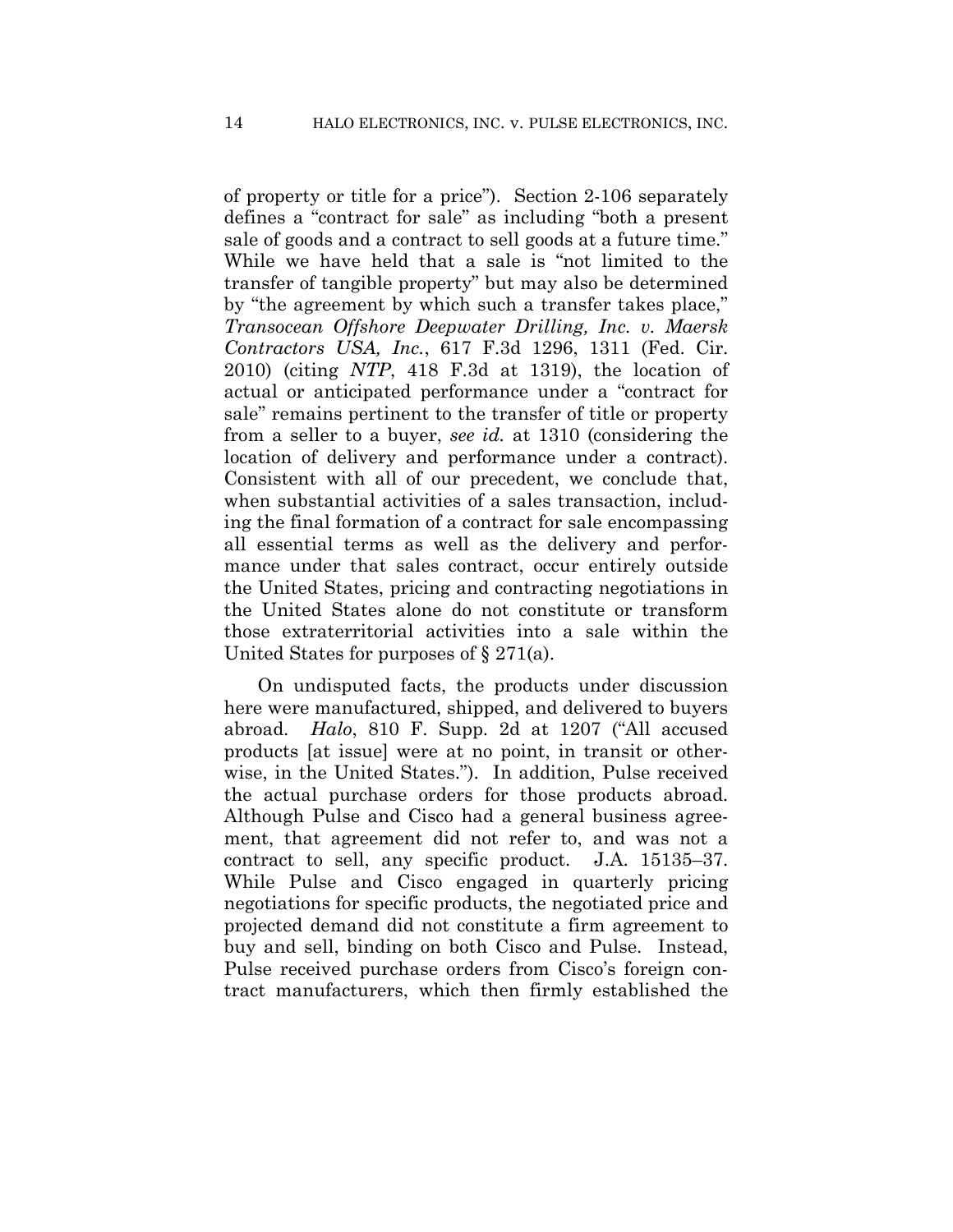essential terms including price and quantity of binding contracts to buy and sell. Moreover, Pulse was paid abroad by those contract manufacturers, not by Cisco, upon fulfillment of the purchase orders. Thus, substantial activities of the sales transactions at issue, in addition to manufacturing and delivery, occurred outside the United States. Although Halo did present evidence that pricing negotiations and certain contracting and marketing activities took place in the United States, which purportedly resulted in the purchase orders and sales overseas, as indicated, such pricing and contracting negotiations alone are insufficient to constitute a "sale" within the United States.<sup>1</sup>

Any doubt as to whether Pulse's contracting activities in the United States constituted a sale within the United States under  $\S$  271(a) is resolved by the presumption against extraterritorial application of United States laws. "The presumption that United States law governs domestically but does not rule the world applies with particular force in patent law." *Microsoft*, 550 U.S. at 454–55. As the Supreme Court has stated on multiple occasions, "[o]ur patent system makes no claim to extraterritorial effect; these acts of Congress do not, and were not intended to, operate beyond the limits of the United States, and we correspondingly reject the claims of others to such control over our markets." *Id.* at 444 (quoting *Deepsouth Packing Co. v. Laitram Corp.*, 406 U.S. 518, 531 (1972)

1

<sup>1</sup> On these facts, we need not reach Halo's argument that the place where a contract for sale is legally formed can itself be determinative as to whether a sale has occurred in the United States because we agree with the district court here that the pricing negotiations and contracting activities in the United States to which Halo points did not constitute the final formation of a definitive, binding contract for sale.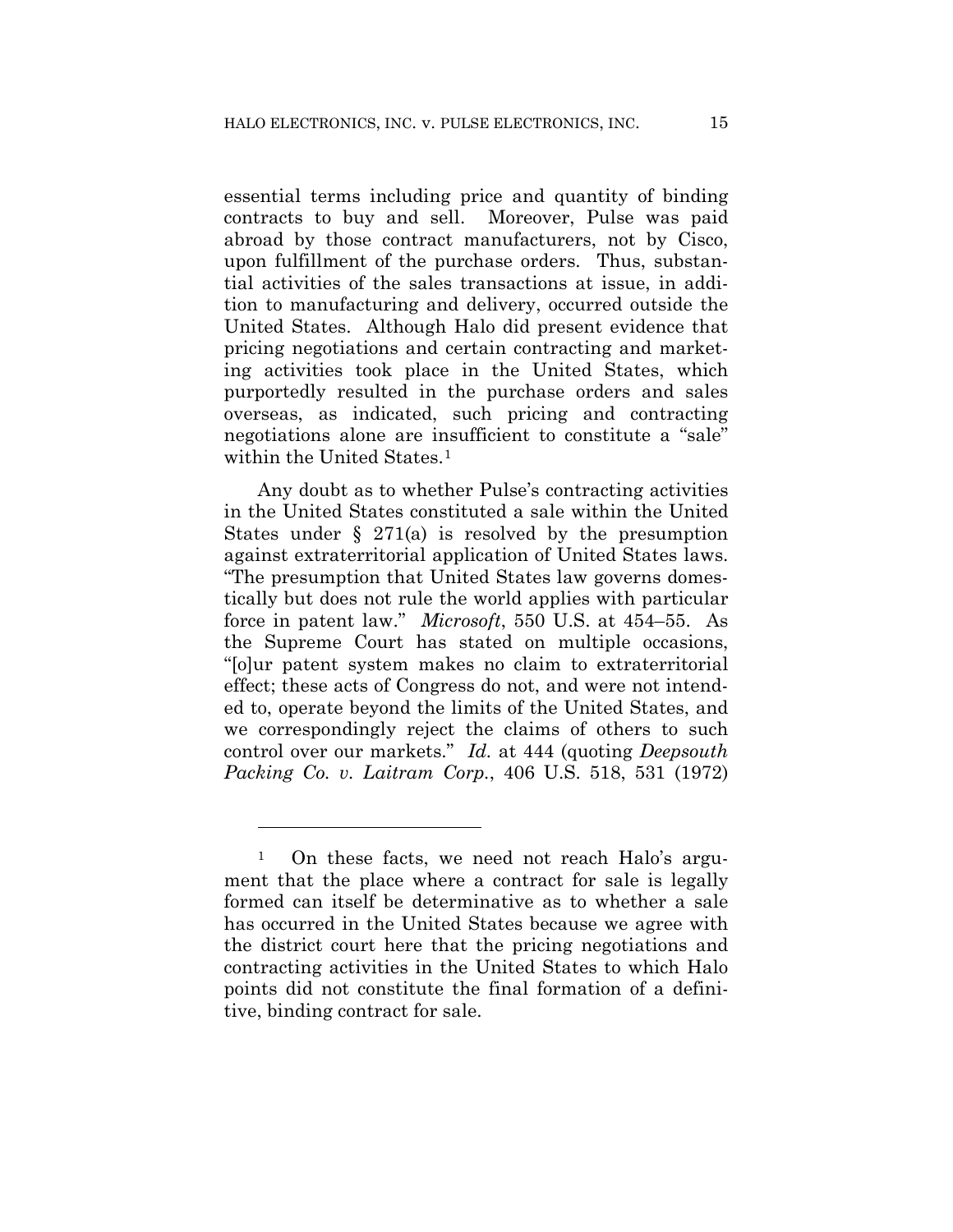(quoting *Brown v. Duchesne*, 60 U.S. (19 How.) 183, 195 (1857))) (internal citation and quotation marks omitted).

"Foreign conduct is [generally] the domain of foreign law," and in patent cases, foreign law "may embody different policy judgments about the relative rights of inventors, competitors, and the public in patented inventions." *Id.* at 455 (alteration in original) (quoting Brief for United States as *Amicus Curiae* 28). As the Supreme Court has stated, if one desires to prevent the selling of its patented invention in foreign countries, its proper remedy lies in obtaining and enforcing foreign patents. *See Deepsouth*, 406 U.S. at 531 ("To the degree that the inventor needs protection in markets other than those of this country, the wording of 35 U.S.C. §§ 154 and 271 reveals a congressional intent to have him seek it abroad through patents secured in countries where his goods are being used.").

We also reject Halo's argument that the sales at issue occurred in the United States simply because Halo suffered economic harm as a result of those sales. The incurring of harm alone does not control the infringement inquiry. As indicated, Pulse's activities in the United States were insufficient to constitute a sale within the United States to support direct infringement. *See N. Am. Philips*, 35 F.3d at 1579 ("[T]he statute on its face clearly suggests the conception that the 'tort' of patent infringement occurs where the offending act is committed and not where the injury is felt."). Moreover, Halo recovered damages for products that Pulse delivered outside the United States but were ultimately imported into the United States in finished end products based on a theory of inducement.

Following Halo's logic, a foreign sale of goods covered by a U.S. patent that harms the business interest of a U.S. patent holder would incur infringement liability under § 271(a). Such an extension of the geographical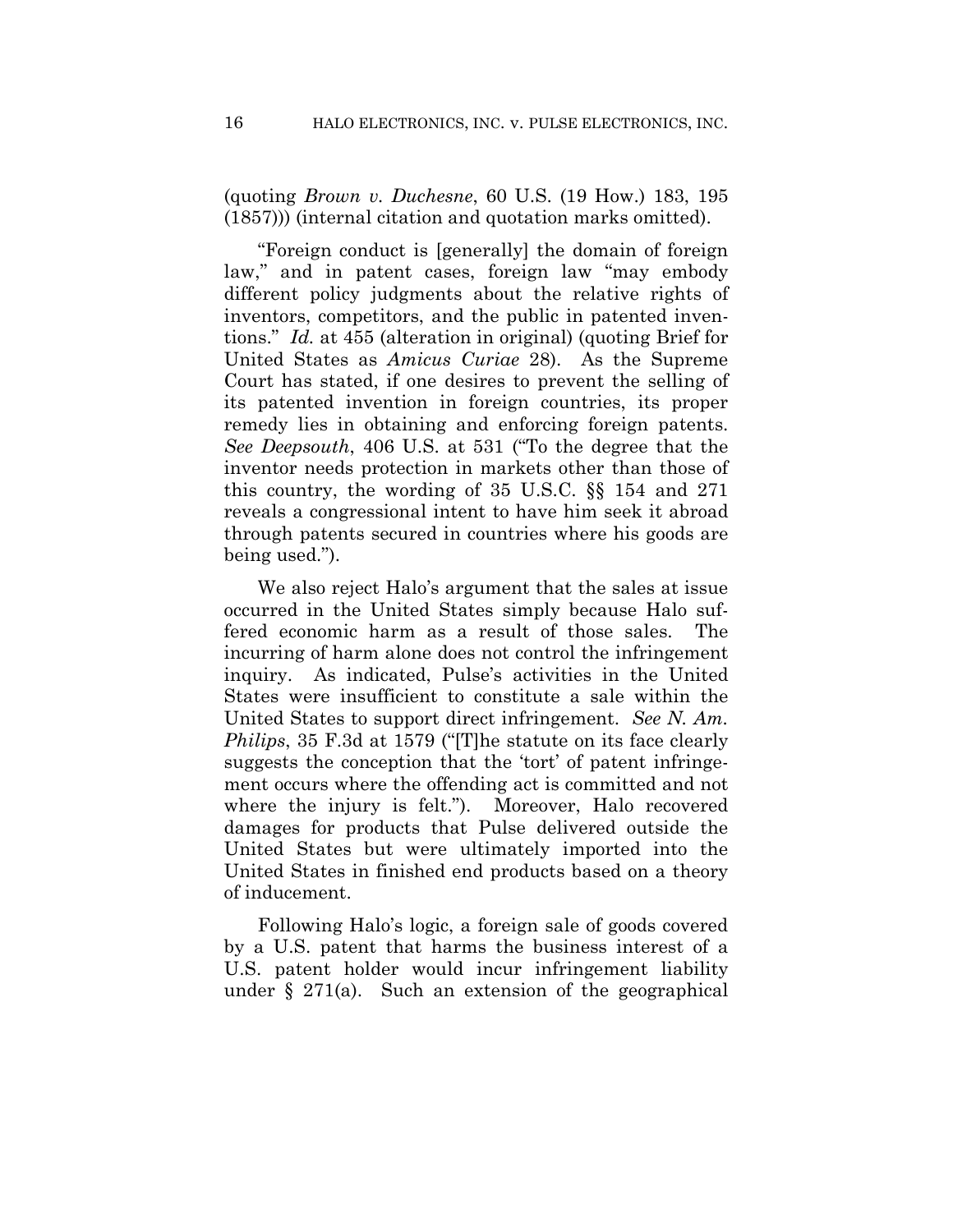scope of § 271(a) in effect would confer a worldwide exclusive right to a U.S. patent holder, which is contrary to the statute and case law. *See, e.g.*, *Power Integrations, Inc. v. Fairchild Semiconductor Int'l, Inc.*, 711 F.3d 1348, 1371– 72 (Fed. Cir. 2013) ("[T]he entirely extraterritorial production, use, or sale of an invention patented in the United States is an independent, intervening act that, under almost all circumstances, cuts off the chain of causation initiated by an act of domestic infringement.") (citing *Morrison v. Nat'l Austl. Bank Ltd.*, 561 U.S. 247, 266 (2010) ("But the presumption against extraterritorial application would be a craven watchdog indeed if it retreated to its kennel whenever *some* domestic activity is involved in the case." (emphasis in original))).

We therefore hold that the district court did not err in granting summary judgment that Pulse did not sell within the United States those products that Pulse manufactured, shipped, and delivered abroad.

#### B. Offer for Sale

We next consider whether Pulse *offered to sell within* the United States those products that Pulse manufactured, shipped, and delivered abroad. An "offer to sell" generally occurs when one "communicate[s] a manifestation of willingness to enter into a bargain, so made as to justify another person in understanding that his assent to that bargain is invited and will conclude it." *MEMC*, 420 F.3d at 1376 (internal quotation marks omitted). We have held that "a description of the allegedly infringing merchandise and the price at which it can be purchased" may constitute an offer to sell. *3D Sys., Inc. v. Aarotech Labs., Inc.*, 160 F.3d 1373, 1379 (Fed. Cir. 1998). *3D Systems* did not, however, involve international transactions and in that case this court considered the issue of offer to sell in a personal jurisdiction context.

More importantly, we have held that "the location of the contemplated sale controls whether there is an offer to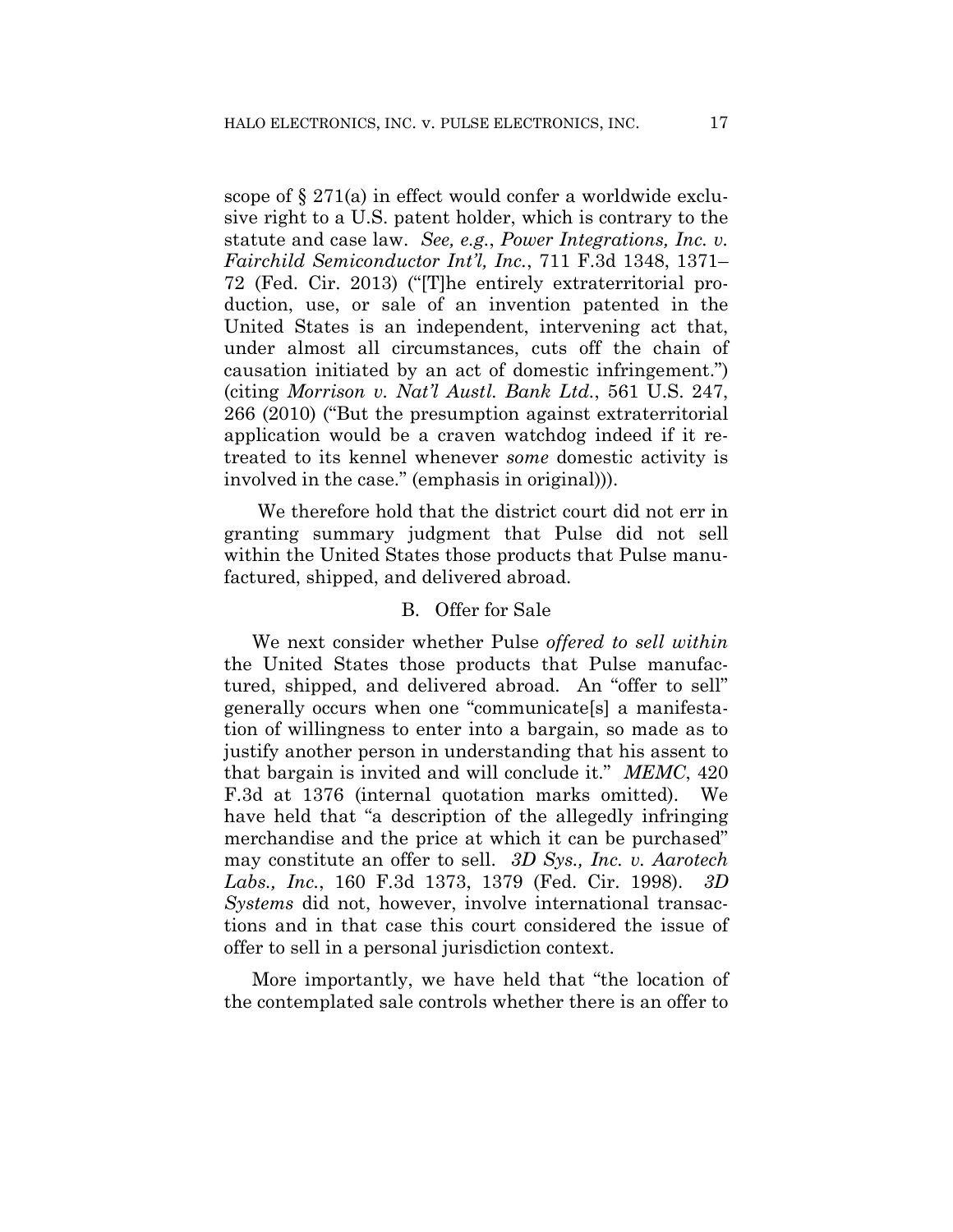sell *within the United States*." *Transocean*, 617 F.3d at 1309 (emphasis added). "In order for an offer to sell to constitute infringement, the offer must be to sell a patented invention within the United States." *Id*. In *Transocean*, contract negotiations occurred outside the United States for delivery and performance in the United States. This court held that the location of the contemplated sale controlled and that the offer to sell infringed the patent at issue.

The case now before us involves the opposite situation, where the negotiations occurred in the United States, but the contemplated sale occurred outside the United States. We adopt the reasoning of *Transocean* and conclude here that Pulse did not directly infringe the Halo patents under the "offer to sell" provision by offering to sell in the United States the products at issue, because the locations of the contemplated sales were outside the United States. Cisco outsourced all of its manufacturing activities to foreign countries, and it is undisputed that the locations of the contemplated sales were outside the United States. Likewise, with respect to other Pulse customers, there is no evidence that the products at issue were contemplated to be sold within the United States.

An offer to sell, in order to be an infringement, must be an offer contemplating sale in the United States. Otherwise, the presumption against extraterritoriality would be breached. If a sale outside the United States is not an infringement of a U.S. patent, an offer to sell, even if made in the United States, when the sale would occur outside the United States, similarly would not be an infringement of a U.S. patent. We therefore hold that Pulse did not offer to sell the products at issue within the United States for purposes of § 271(a).

For the foregoing reasons, we affirm the summary judgment of no direct infringement with respect to those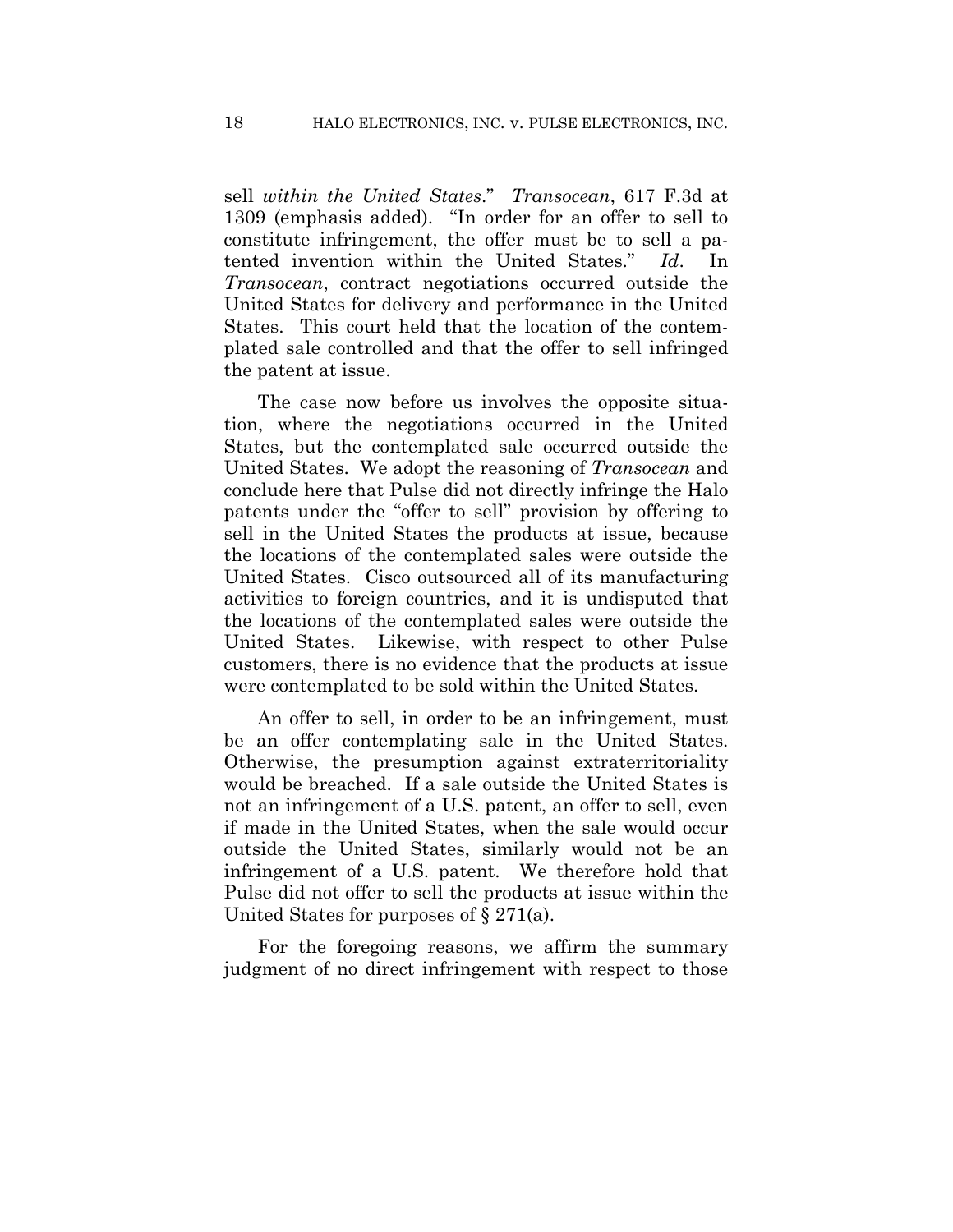products that Pulse manufactured, shipped, and delivered abroad.

#### II. Enhanced Damages

Applying the then-controlling *Seagate* test for willful infringement, the district court determined that Pulse did not willfully infringe the Halo patents with respect to products that were delivered in the United States, and thus declined to enhance damages under 35 U.S.C. § 284. Under *Seagate*, establishing willful infringement required a two-prong analysis entailing an objective and a subjective inquiry. First, the patentee was required to "show by clear and convincing evidence that the infringer acted despite an objectively high likelihood that its actions constituted infringement of a valid patent." *Seagate*, 497 F.3d at 1371. Second, with the "threshold objective standard" satisfied, the patentee was required to "also demonstrate that this objectively-defined risk (determined by the record developed in the infringement proceeding) was either known or so obvious that it should have been known to the accused infringer." *Id.*

The Supreme Court has now rejected the *Seagate* test as "unduly rigid" and inconsistent with "the statutory grant of discretion to district courts" to enhance damages under § 284. *Halo*, 136 S. Ct. at 1932 (internal quotation marks omitted). In particular, the Court rejected the clear-and-convincing standard of proof, as well as the tripartite framework for appellate review. *Id.* at 1934. The Court also rejected *Seagate*'s requirement of "a finding of objective recklessness in every case before district courts may award enhanced damages." *Id.* at 1932. Such a threshold requirement, the Court explained, "excludes from discretionary punishment many of the most culpable offenders, such as the 'wanton and malicious pirate' who intentionally infringes another's patent—with no doubts about its validity or any notion of a defense—for no purpose other than to steal the patentee's business." *Id.*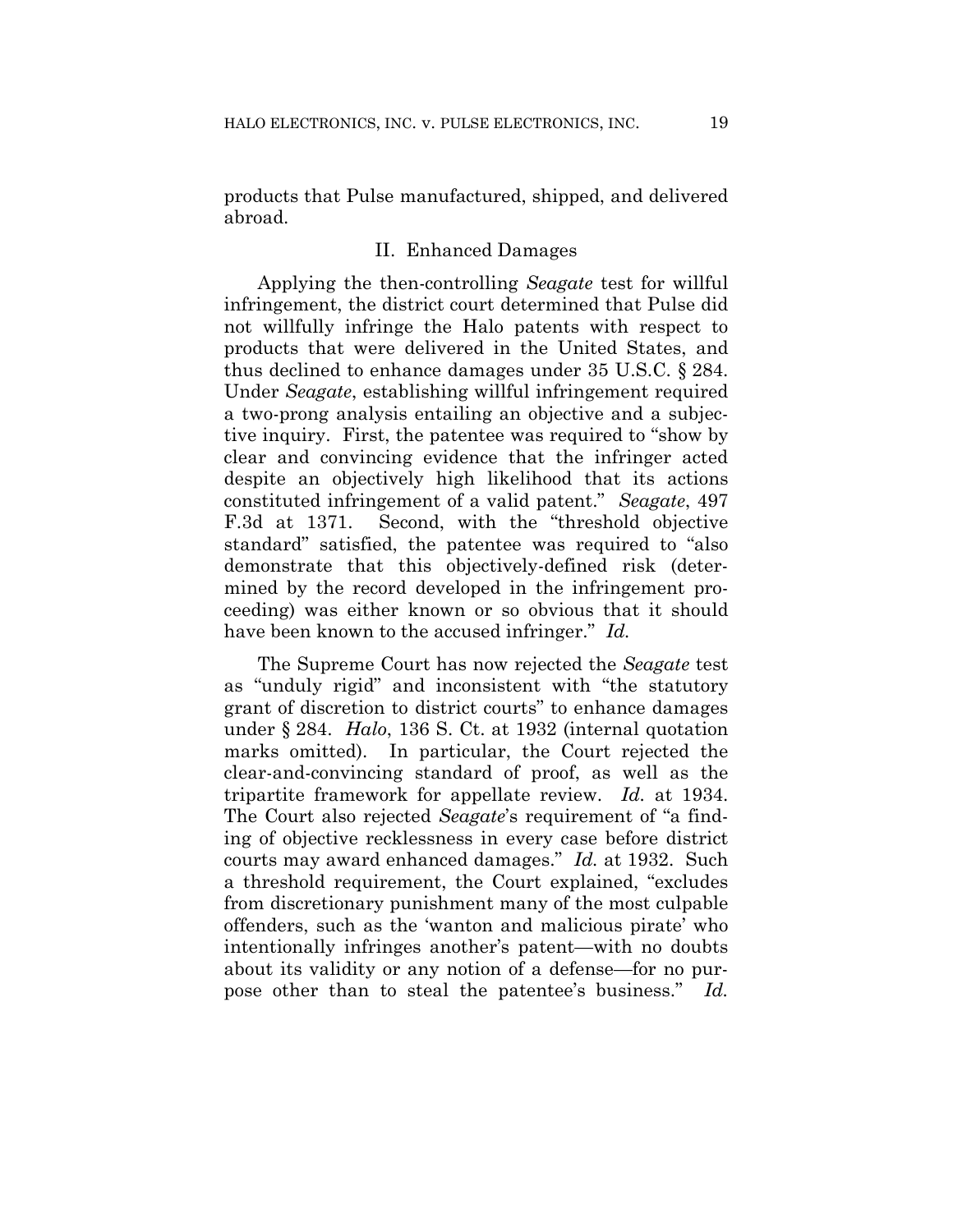Rather, "[t]he subjective willfulness of a patent infringer, intentional or knowing, may warrant enhanced damages." *Id.* at 1933.

Moreover, the Court held that Section 284 allows district courts to exercise their discretion in deciding whether to award enhanced damages, which "are generally reserved for egregious cases of culpable behavior" beyond "typical infringement." *Id.* at 1932; *see also id.* at 1933– 34 ("Section 284 allows district courts to punish the full range of culpable behavior. Yet none of this is to say that enhanced damages must follow a finding of egregious misconduct. . . . [S]uch punishment should generally be reserved for egregious cases typified by willful misconduct.").

Here, the jury awarded Halo \$1.5 million in reasonable royalty damages with respect to products that were delivered in the United States. The jury also found that it was highly probable that Pulse's infringement was willful. However, the district court determined that the objective prong of the *Seagate* test was not met because it concluded that the obviousness defense that Pulse presented at trial was not objectively baseless. On appeal, Pulse does not challenge the propriety of the jury finding of subjective willfulness. In light of the Supreme Court's decision, we vacate the district court's determination of no willful infringement. We remand for the district court to exercise its discretion and to decide whether, taking into consideration the jury's unchallenged subjective willfulness finding as one factor in its analysis, an enhancement of the damages award is warranted.

Halo argues that Pulse did not actually rely on any invalidity defense pre-suit when selling the accused products because Pulse's obviousness defense was developed after the lawsuit was filed in 2007. As the Supreme Court explained, "culpability is generally measured against the knowledge of the actor at the time of the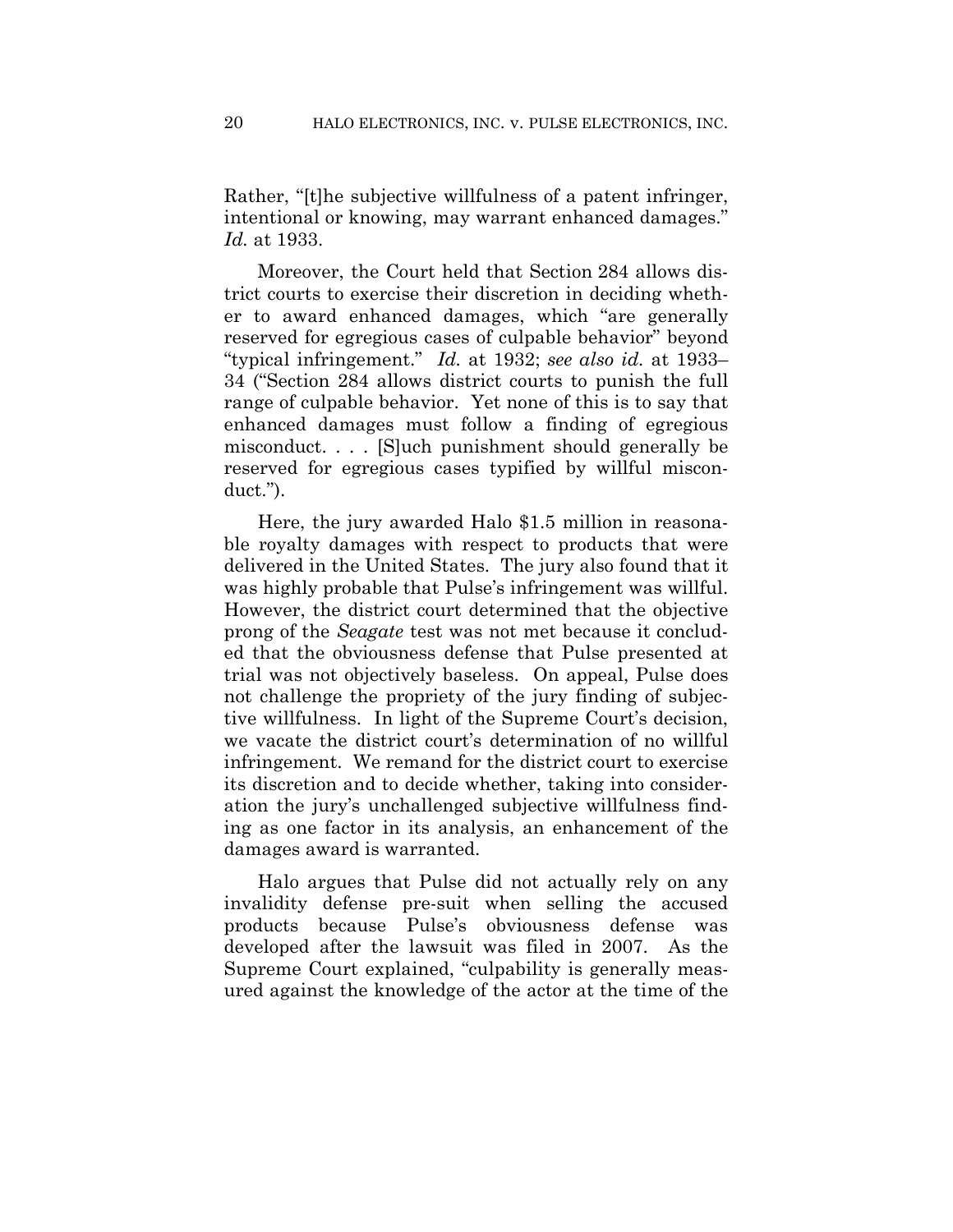challenged conduct." *Halo*, 136 S. Ct. at 1933. Thus, in assessing the culpability of Pulse's conduct, the district court should consider, as one factor in its analysis, what Pulse knew or had reason to know at the time of the infringement of the Halo patents.

Accordingly, we vacate the district court's decision not to enhance damages under § 284 and remand for further proceedings.

#### III. Cross-Appeal

Pulse cross-appeals from the district court's construction of the claim limitations "electronic surface mount package" in the Halo patents and "contour element" in Pulse's '963 patent and the resulting judgments of infringement of the Halo patents and noninfringement of Pulse's '963 patent. We have considered Pulse's arguments but find no reversible error in those judgments. We therefore affirm the judgment of direct infringement with respect to products that Pulse delivered in the United States and the judgment of inducement with respect to products that Pulse delivered outside the United States but ultimately were imported into the United States in finished end products, as well as the judgment of noninfringement of Pulse's '963 patent.

In addition, Pulse cross-appeals from the judgment that the asserted claims of the Halo patents were not invalid for obviousness. It is true that the record evidence indisputably shows that almost all the limitations in the asserted claims were known elements of electronic packages that existed in the prior art. However, Pulse did not file a motion during trial under Fed. R. Civ. P. 50(a) on the issue of obviousness before that issue was submitted to the jury and thus waived its right to challenge the jury's implicit factual findings underlying the nonobviousness general verdict. The district court thus correctly presumed that the jury resolved all factual disputes relating to the scope and content of the prior art and